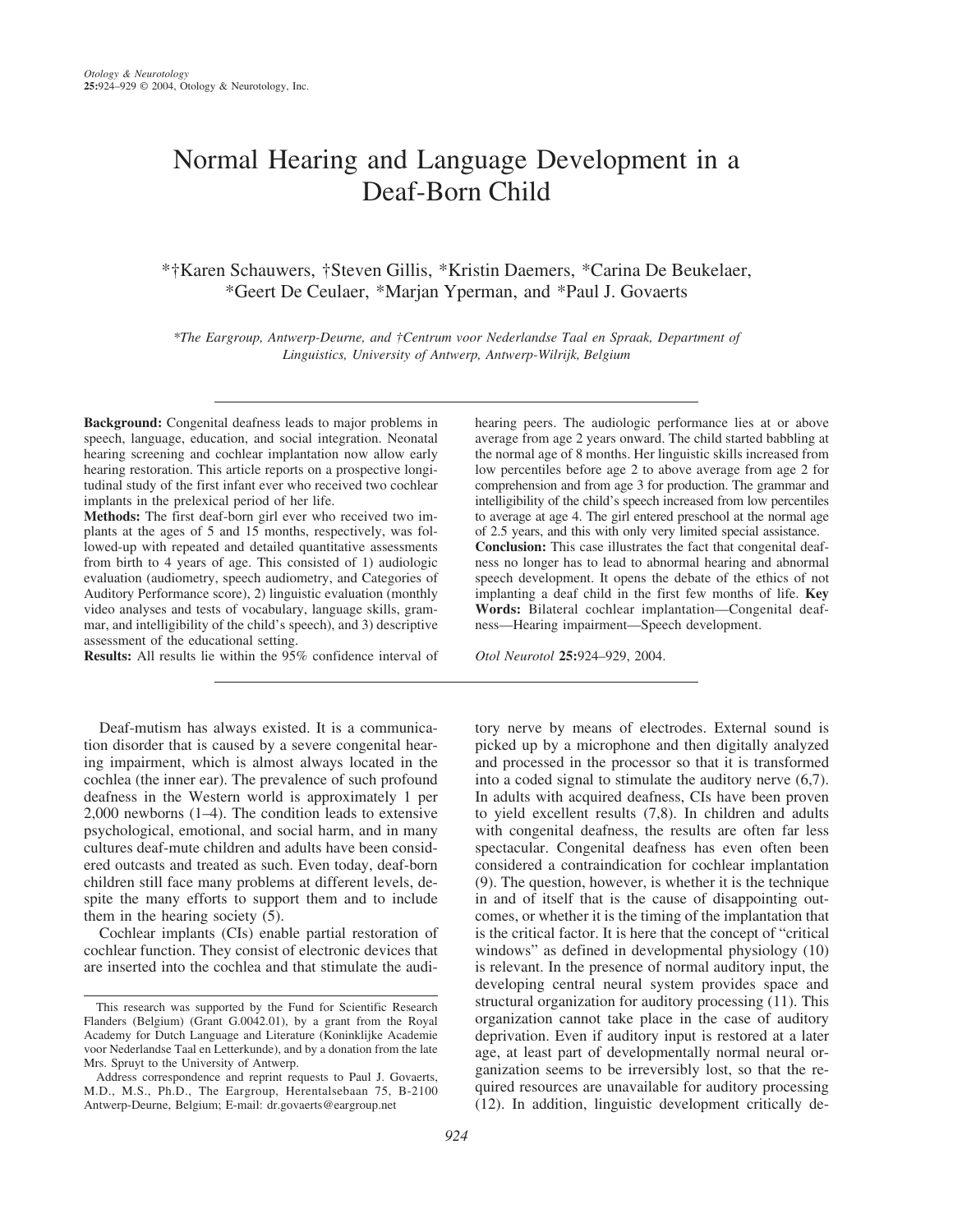pends on early auditory input. A child's prelexical babbling is in part determined by the auditory input during the first months of life (13). The vocal utterances of deaf infants are clearly different from those of their hearing peers (13,14), and some of the linguistic delays and differences found in deaf children also seem to be irreversible (15). Therefore, if CIs are to have a true impact on a congenitally deaf person's hearing, speech, and language capabilities, it can be anticipated that they have to be implanted at a very young age (16).

Thanks to universal neonatal hearing screening programs that have been implemented in many states and countries during the last decade (17,18), children with congenital deafness can now be identified immediately after birth. For the first time ever, this allows intervention at the beginning of the infant's life and thus at the very beginning of speech and language development. Many cochlear implant centers around the world have lowered the age limit for implantation to 2 years of age or even below (19,20). These policies are based on the growing body of evidence, though often indirect and circumstantial, of the benefit of early implantation. Evidence is accumulating that implantation below the age of 2 may prevent the irreversible problems encountered in terms of audiology, speech and language development, and educational functioning of children implanted at a later age (21).

This article reports on a girl with congenital deafness who received a CI in the right ear at the age of 5 months (i.e., before the normal onset of prelexical babbling in hearing children). She was also implanted at the other side at 15 months of age. To the best of our knowledge, this is the youngest implantee ever. The girl has now been followed-up for 48 months at monthly intervals, and detailed results are available on her hearing (i.e., sound perception), speech and language development (i.e., language understanding and production in communicative settings), and educational setting (i.e., integration into mainstream education).

# **PATIENT AND METHODS**

The patient was born in May 2000 after an uncomplicated pregnancy. She has an older sister who was born with congenital deafness of unknown origin in 1997 and an older hearing brother who was born in 1998. The sister received a cochlear implant at the age of 13 months and a second one at the age of 25 months. The patient did not pass the neonatal hearing screening consisting of two consecutive tests for otoacoustic emissions (22). She was then referred for diagnostic workup. Auditory brainstem responses showed no responses to clicks of 120 dB hearing loss (HL). Bilateral hearing aids were fitted at 3 months of age, but aided thresholds were hardly better (110 dB HL) than the unaided ones. On the basis of the good experiences with the older sister, the parents decided to have the patient implanted as soon as possible. She received an implant in her right ear at the age of 5 months and in her left ear at the age of 15 months. Both implants were programmed using an automated method developed by the senior author (P. J. G.) (method for automated fitting of cochlear implants, obtained

cochlear implant and computer programs therefore: European patent application No. 02447028.8 [February 21, 2002], U.S. provisional patent application No. 60/361,385 [February 28, 2002]). The patient was vaccinated against meningitis according to the Food and Drug Administration recommendations (summarized by Cohen et al. (23)). After informed consent of the parents, the patient was enrolled in a longitudinal prospective study to monitor her audiologic, linguistic, and educational development.

#### **Audiologic development**

The patient's hearing was regularly assessed by means of several tests: pure-tone audiometry (behavioral audiometry, yielding hearing threshold shifts expressed in decibels of HL), speech audiometry (yielding word scores, i.e., the percentage of correctly identified words from an open-set word list), and Categories of Auditory Performance (24). The latter test is a global outcome measure of auditory functioning consisting of a nonlinear hierarchical scale along which the parents and a professional therapist rate the infant's developing auditory abilities according to eight categories of increasing difficulty, with category 7 "use of telephone with a familiar talker" as the highest one. For all audiologic tests, values in hearing children at different ages are available and have served as controls.

#### **Linguistic development**

In order to monitor the patient's linguistic development, we relied on monthly video recordings. Each of these lasted approximately 80 minutes and were made starting from the first month after activation of her first implant (i.e., at 7 mo of age). Selected video segments were transcribed in a very detailed manner. The patient's prelexical utterances were coded according to the sensorimotor description model for early infant vocalizations developed by Koopmans-van Beinum and van der Stelt (25). Because babbling is a major landmark in prelexical speech development, both its onset and its quality were defined and analyzed  $(26)$ . In particular, the quality of the babbles was analyzed in terms of manner of articulation (stops, nasals, glides, fricatives, and liquids). For further technical details on the video recordings and their analyses, see Schauwers et al. (26). As soon as the patient started producing conventional words and short sentences, we were able to administer the following formal tests:

- 1. The Dutch adaptation of the MacArthur Communicative Development Inventories (27,28): The Communicative Development Inventories assesses the vocabulary skills between 8 and 30 months of age, based on parental reports, and yields age-specific percentile values that can be compared with those of a normalized hearing sample; for this study, only the productive skills were assessed.
- 2. The Dutch adaptation of the Reynell Developmental Language Scales (29,30): The Reynell Developmental Language Scales evaluates receptive and expressive language (mainly vocabulary and syntax) from 2 to 5 years of age, based on item scoring by speech and language therapists, and yields percentile scores for comprehension and production separately.
- 3. The Language Assessment, Remediation and Screening Procedure (31) adapted for Dutch (taal analyze remediëring en screening procedure) (32): The Language Assessment, Remediation and Screening Procedure analyzes morphosyntax from 1 to 4 years of age. It is scored by speech and language therapists and yields categorical levels corresponding roughly with age-specific percentiles, 10, 50, and 90%.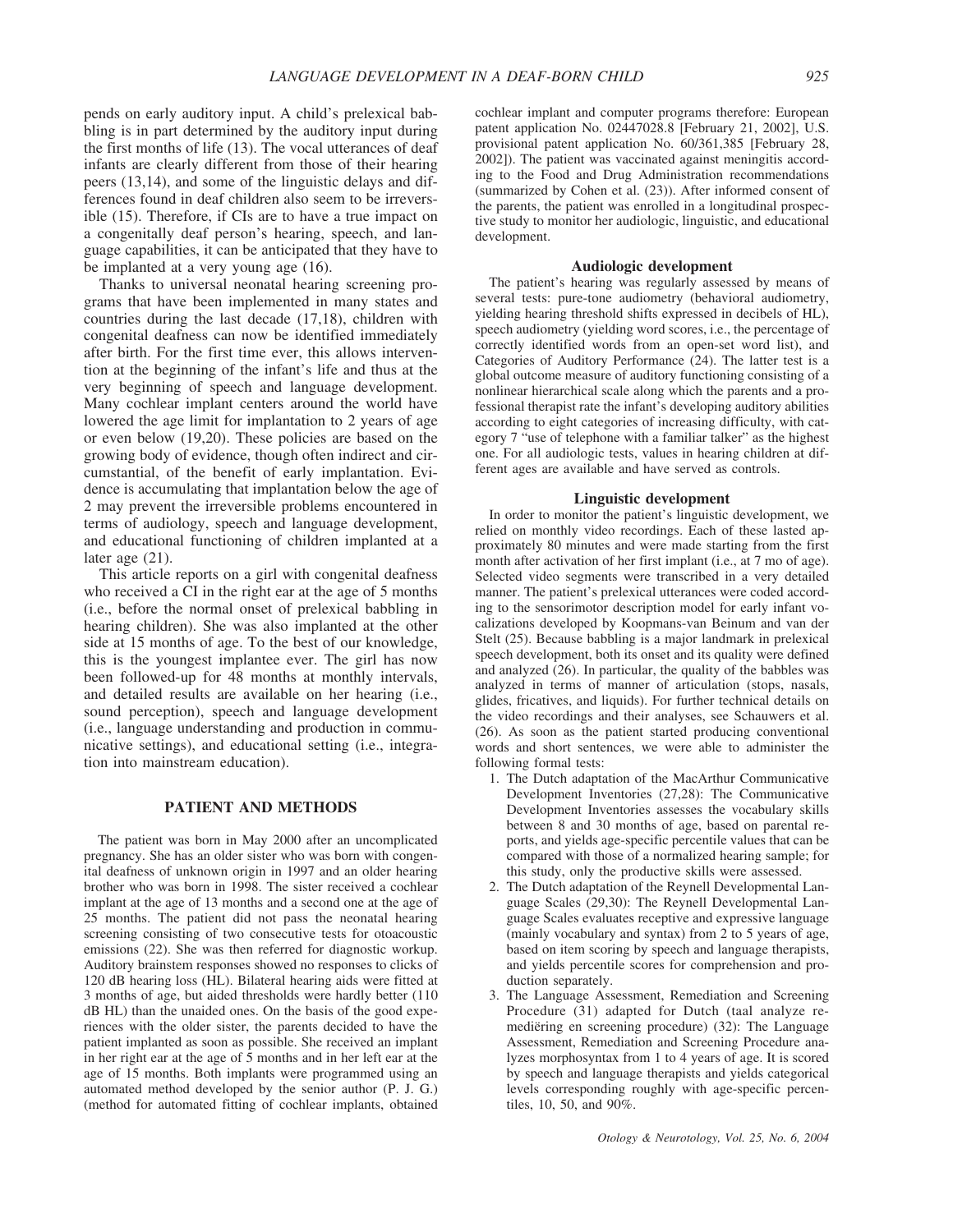4. The Speech Intelligibility Rating (33): The Speech Intelligibility Rating assesses the intelligibility of the child's speech as rated by speech and language therapists and yields a hierarchy ranging from unintelligible speech (rating 1) to speech that is intelligible to all listeners (rating 5) that can be translated to age-specific quartiles (0–25%, 25–50%, 50–75%, and 75–100%).

For all tests, normality was defined as the 95% confidence interval (between 2.5% and 97.5%) as found in normally hearing age-matched controls.

### **Educational development**

Hearing children in Belgium usually attend a daycare center from the age of approximately 3 months onward and enter preschool at the age of 2.5 years. For hearing-impaired children, special facilities exist at all educational levels. In the preschool years, hearing-impaired infants are typically enrolled in a multidisciplinary program consisting of family guidance at home, auditory stimulation and training, speech and language therapy, and physiotherapy or ergotherapy. When deaf children attend school, whether it is a mainstream school or a special school, speech and language therapy continues for approximately 2 hours per week (depending on the degree of hearing loss). Below, we describe the patient's educational setting.

# **RESULTS**

### **Audiologic performance**

Table 1 shows the audiologic data at different moments and in different conditions. The pure-tone averages (PTAs) (or the mean of the thresholds at 500, 1,000, and 2,000 Hz) were compared with the average and standard deviation in hearing children as given by Hodgson (34) and percentile values were calculated accordingly. Before implantation, the PTA in the best-aided condition with two hearing aids was not better than 110 dB HL, thus corresponding to an extremely low percentile. With bilateral implants, PTAs improved almost immediately. The patient obtained thresholds within the 95% confidence interval of hearing children (2.5–97.5%) immediately after the first implantation. When she reached 3 years of age, her thresholds were close to the average thresholds of hearing peers.

Speech audiometry cannot be performed before the age of approximately 3 years. Hearing children obtain a 90 to 100% word score at 40 dB sound pressure level. Table 1 shows that the patient obtained near to normal scores at the same age as hearing peers. Table 1 also shows the Categories of Auditory Performance scores at different ages. The results of the patient always fell between the 25th and 50th percentiles of the hearing children. The patient reached the highest score at 3 years of age.

# **Speech and language development**

# *Prelexical babbling*

**Onset of babbling** The average age at onset of babbling in hearing children is 30.8 weeks (standard deviation, 6.3 wk; 95% confidence interval, 18–43 wk) (25). The patient started to babble at 8 months of age or 2 months after activation of her first implant. This corresponds to the 28th percentile of normal hearing children.

**Quality of babbling** Figure 1 shows the percentage of occurrence of six consonant types (stops, nasals, glides, fricatives, and liquids) up to the appearance of the first word(s) in our group of 10 normally hearing children and in our CI patient. It is commonly taken for granted that the quality of babbling between hearing and hearing-impaired children differs most in the stops and the fricatives (35), where hearing-impaired children produce less stops and more fricatives. In addition, Van Hapsburg also claims that hearing impaired children produce more nasals and less glides. For all these distinctive features, our patient tends to show more normal preferences, with more stops and glides and less nasals and fricatives. It is unclear how to explain the high occurrence of stops (83%). Similar analyses on more CI children will have to show whether this is a consistent finding or not.

#### **Lexical development**

Table 2 lists the patient's scores on the different linguistic tests at consecutive ages. Her lexical development was within normal ranges from the earliest recordings onward. However, it remained below median until 2 to 3 years of age. From 3 years onward, both her receptive and productive vocabularies were beyond the median of hearing peers. The patient's grammatical development and her speech intelligibility were normal from the first recordings onward but only reached the 50th percentile

| Age  | <b>Status</b>          | Tone audiometry |         |        | Speech audiometry |                  | CAP score |            |
|------|------------------------|-----------------|---------|--------|-------------------|------------------|-----------|------------|
|      |                        | Age             | $PTA^a$ | $\%^b$ | Age               | Word score       | CAP       | $\%^b$     |
| 0; 4 | Bilateral hearing aids | 0:4             | 110     | < 0.01 |                   |                  |           |            |
| 0; 6 | Implant right ear      | 0:6             | 67      | 4      |                   |                  |           |            |
| 1;6  | Bilateral implants     | 1:6             | 28      | 4      |                   |                  |           | $25 - 50$  |
| 2;0  | Bilateral implants     | 1: 11           | 42      |        |                   |                  |           | 50         |
| 3;0  | Bilateral implants     | 3:1             | 28      | 41     | 2:10              | 90% at 45 dB SPL |           | $50 - 100$ |
| 4:0  | Bilateral implants     | 3:11            | 28      | 41     | 3:9               | 80% at 60 dB SPL |           | $50 - 100$ |

**TABLE 1.** *Audiologic results at different target ages*

*a* Average at 500, 1,000 and 2,000 Hz.

*b* The corresponding percentile as calculated based on the age-dependent average and standard deviation (see Patient and Methods). No percentiles are available for speech audiometry.

PTA, pure-tone average; SPL, sound pressure level; CAP, Categories of Auditory Performance.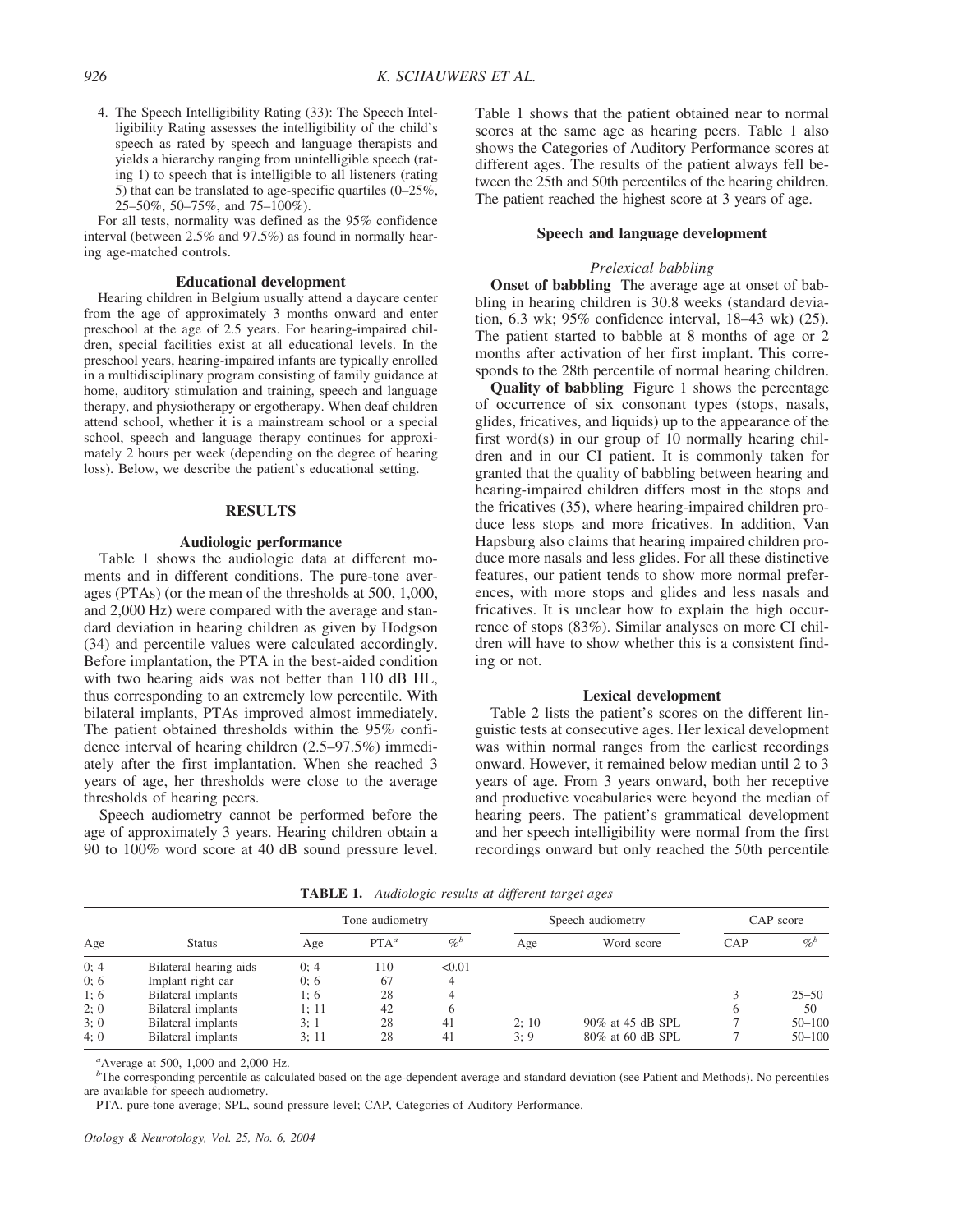

**FIG. 1.** The occurrence (in percent) of different consonant types (stops, nasals, glides, fricatives, and liquids) up to the appearance of the first word(s) in the group of 10 normally hearing children (NH), in our CI child and in a group of 5 profoundly hearing-impaired children (HI) (34) at the age of 17.4 months. It shows the typical tendency of HI children to produce less stops and glides and more nasals and fricatives than hearing children. Our patient does not show this tendency.

at age 4 years. These combined findings show that at age 4, the patient's language was rich and expressive in terms of vocabulary, language content, and morphosyntax. The patient's language use compares very favorably with that of her normally hearing peers.

#### **Educational setting**

In line with the standard procedures of good clinical practice, the patient was enrolled in an early (re)habilitation program as soon as her hearing loss was discovered. This program consisted of family guidance and four home sessions per week of 30 minutes for hearing (re-)habilitation and speech stimulation. The patient was raised orally with support of a limited number of Dutch signs. At the age of 2 years 8 months, she was successfully integrated in the first preschool class of a mainstream school. Besides 4 hours per week of additional assistance by an educational therapist at school, the patient continued to receive 2 hours of speech and language therapy, auditory rehabilitation, and physiotherapy or ergotherapy at home.

#### **DISCUSSION**

In this article, we have presented a case study of a deaf-born girl who at the moment of implantation was the youngest person to receive a CI. She was first implanted at the age of 5 months and received a second implant at the age of 15 months. We followed-up the child longitudinally until the age of 4 years.

At these young ages, children are hard to test, and test results are known to vary significantly with age. This is why we opted for the combination of many tests and the expression of test results in terms of percentile values referring to the normal population.

The results show unequivocally that very early cochlear implantation in the prelexical period of the infant is able to restore hearing to normal levels. This resulted in normal speech and language development and a normal integration into the mainstream educational system. This is in contrast to the results obtained in profoundly hearing-impaired children wearing hearing aids, who hardly ever reach aided thresholds with PTA levels of 30 to 40 dB HL or word scores beyond 40%. Profoundly hearing-impaired children typically show a substantial delay in the onset of babbling. Most of them do not start babbling before the age of 18 months (13,14,36), and the quality of their babbles differs significantly from their hearing peers (Fig. 1). Also, the lexical development of profoundly hearing-impaired children is known to be significantly impaired, with typical rates of language growth of approximately 50%, meaning that at the age of 4 years, the lexical development averages around the stage of a 2-year-old hearing peer (37).

Although the child in our case study shows "normal" results on all reported items, her scores lie in the low percentiles on almost all aspects tested until she reaches 3 to 4 years of age. This initial temporary delay probably results from the initial auditory deprivation. Similar analyses with more subjects are needed to further explore this issue.

Other reports in the literature have suggested that earlier implantation would yield better outcome in congenital deafness (38,39), but many health care systems and providers are still hesitant to implant in the first or even the second year of life. This hesitation is mainly due to

| Age  | <b>Status</b>      |                      |            | Vocabulary/language  |                       |                    |                          |
|------|--------------------|----------------------|------------|----------------------|-----------------------|--------------------|--------------------------|
|      |                    | Onset of<br>babbling | <b>CDI</b> | Reynell<br>receptive | Reynell<br>productive | Grammar<br>(LARSP) | Intelligibility<br>(SIR) |
| 0; 8 | Implant right ear  | 28                   |            |                      |                       |                    |                          |
| 1;0  | Implant right ear  |                      |            |                      |                       |                    | $0 - 25$                 |
| 1; 6 | Bilateral implants |                      | $30 - 35$  |                      |                       |                    | $0 - 25$                 |
| 2;0  | Bilateral implants |                      | $5 - 10$   | $50 - 60$            | 30                    | 10                 | $0 - 25$                 |
| 3;0  | Bilateral implants |                      |            | $60 - 70$            | 60                    | 10                 | 25                       |
| 4:0  | Bilateral implants |                      |            | $60 - 70$            | 90                    | 50                 | 50                       |

**TABLE 2.** *Prelexical and lexical development of the patienta*

*a* All results are given in percentiles based on norms obtained from normal hearing children acquiring Dutch.

CDI, Communicative Development Inventories; LARSP, Language Assessment, Remediation and Screening Procedure; SIR, Speech Intelligibility Rating.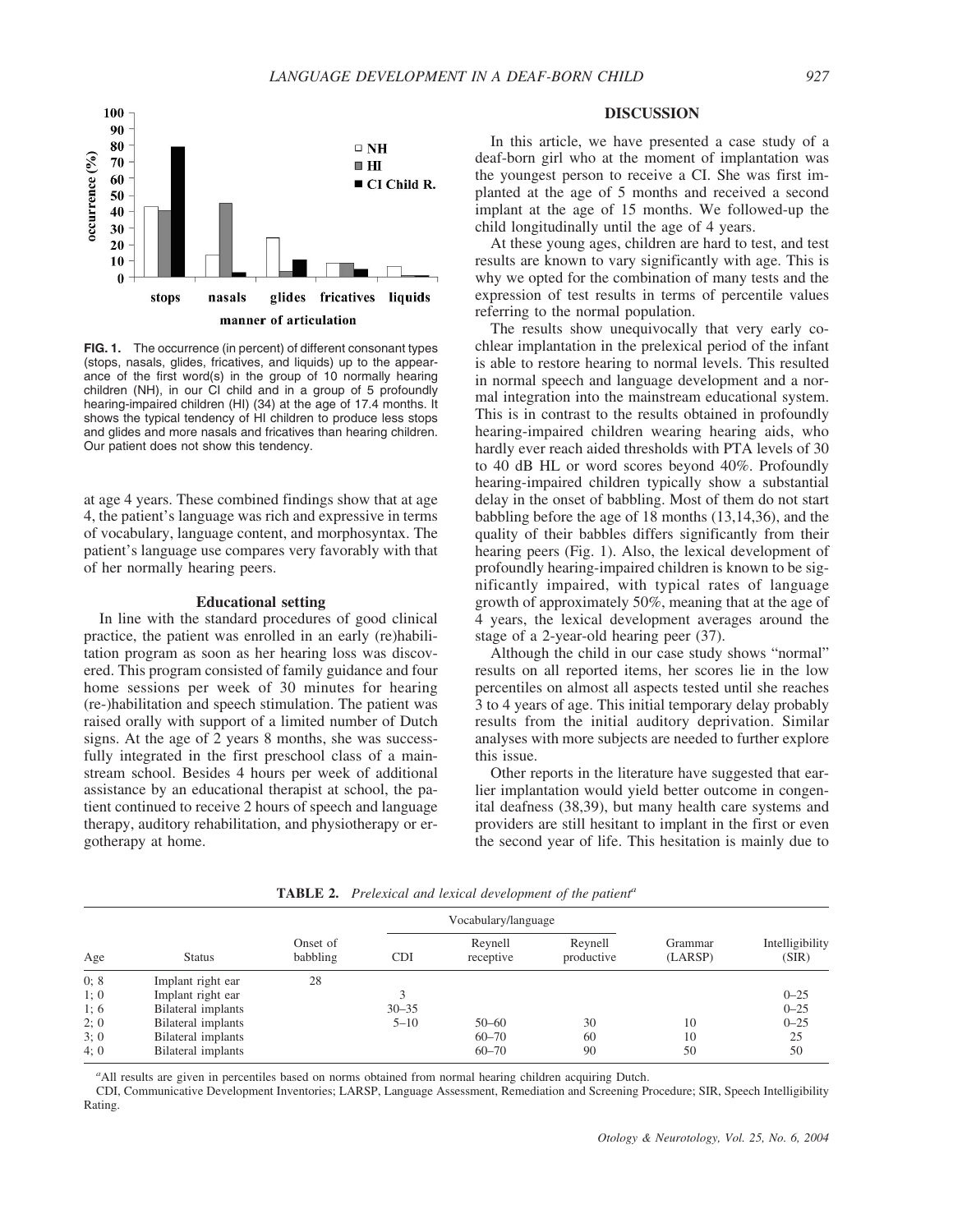the absence of evidence from large numbers of children who have been implanted at young ages and to the ensuing cautiousness with regard to the new implantation techniques. However, it is clear that nature does not allow a "wait-and-see" approach without irreversible damage to the child. Not implanting at an early stage is bound to result in severe and irreversible handicap and disability. Although the debate about possible risks of early implantation, important as it is, lies beyond the scope of this article, it seems that these risks are limited if surgery is not performed before the age of 5 to 6 months and if the meningitis vaccination schemes as recommended by the Food and Drug Administration are strictly followed (24).

## **CONCLUSION**

The present case does not stand alone. It has already been demonstrated that implantation before the age of 2 years is beneficial to the deaf-born child (21). The single case reported here, however, is unique because of the early age at implantation, because both ears received an implant, and because of the lengthy and detailed followup. It shows for the first time that a child with congenital deafness may have a completely normal development in terms of hearing, speech and language, and educational integration. It is highly probable that the early intervention is the most significant factor in these unprecedented findings. Further research will have to clarify the importance of the different contributing factors. In pharmaceutical research, it is common practice to stop experiments in case intermediate results strongly suggest an important and irreversible benefit of one therapeutic strategy compared with the other(s). In analogy to this, and in view of the accumulating scientific indications in favor of very early implantation that is supported by the hard evidence of the present single case, it is worth considering the ethics of not implanting a deaf-born child in his or her first year of life. The responsibility of caregivers deciding to postpone implantation until ages 2 to 4 years or even later is tremendous. Implantation at 4 years definitely leads to irreversible damage, with hardly one child in three ever being able to integrate into the mainstream school (21). Even implantation between 2 and 4 years of age cannot rule out significant and often irreversible delays in several aspects of the child's development. Thanks to the universal neonatal hearing screening programs that are being implemented worldwide, deaf-born children can now be detected at birth. Once identified, these infants have the right to receive the best medical treatment possible. Very early cochlear implantation is an essential element of this best medical treatment.

**Acknowledgments:** The authors thank Ina Peeters and Ineke Tyriard for assistance in transcription, Gert Durieux for writing AWK scripts that performed formal data verification, and Annick De Houwer for revising and commenting on the article.

# **REFERENCES**

- 1. Mauk GW, Behrens TR. Historical, political, and technological context associated with early identification of hearing loss. *Semin Hear* 1993;14:1–17.
- 2. Parving A. Congenital hearing disability: epidemiology and identification. A comparison between two health authority districts. *Int J Pediatr Otorhinolaryngol* 1993;27:29–46.
- 3. Davis A, Parving A. Towards appropriate epidemiology data on childhood hearing disability: a comparative European study of birth cohorts 1982–1988. *J Audiol Med* 1994;3:35–47.
- 4. Stein LK. Factors influencing the efficacy of universal newborn hearing screening. *Pediatr Clin North Am* 1999;46:95–105.
- 5. Hyde M, Power D. Informed parental consent for cochlear implantation of young deaf children: social and other considerations in the use of the 'bionic ear'. *Aust J Soc Issues* 2000;35:117–27.
- 6. Balkany T, Hodges AV, Luntz M. Update on cochlear implantation. *Otol Neurotol* 1996;29:277–89.
- 7. Gates GA, Miyamoto RT. Cochlear implants. *N Engl J Med* 2003; 31:421–3.
- 8. Callanan V, O'Connor AF. Cochlear implantation for children and adults. *Lancet* 1996;347:412–4.
- 9. Schramm D, Fitzpatrick E, Seguin C. Cochlear implantation for adolescents and adults with prelinguistic deafness. *Otol Neurotol* 2002;23:698–703.
- 10. Kral A, Hartmann R, Tillein J, Heid S, Klinke R. Hearing after congenital deafness: central auditory plasticity and sensory deprivation. *Cereb Cortex* 2002;12:797–807.
- 11. Kilgard MP, Pandya PK, Engineer ND, et al. Cortical network reorganization guided by sensory input features. *Biol Cybern* 2002; 87:333–43.
- 12. Sharma A, Dorman MF, Spahr AJ. A sensitive period for the development of the central auditory system in children with cochlear implants: implications for age of implantation. *Ear Hear* 2002;23:532–9.
- 13. Oller DK, Eilers RE. The role of audition in infant babbling. *Child Dev* 1988;59:441–9.
- 14. Stoel-Gammon C, Otomo K. Babbling development of hearingimpaired and normally hearing subjects. *J Speech Hear Dis* 1986; 51:33–41.
- 15. Szagun G. Learning by ear: on the acquisition of case and gender marking by German-speaking children with normal hearing and with cochlear implants. *J Child Lang* 2004;31:1–30.
- 16. O'Donoghue GM, Nikolopoulos TP, Archbold SM. Determinants of speech perception in children after cochlear implantation. *Lancet* 2000;356:466–8.
- 17. White KR, Vohr BR, Behrens TR. Universal newborn hearing screening using transient evoked otoacoustic emissions: results of the Rhode Island Hearing Assessment Project. *Semin Hear* 1993; 14:18–29.
- 18. Grote JJ. Neonatal screening for hearing impairment. *Lancet* 2000; 355:513–4.
- 19. Hehar SS, Nikolopoulos TP, Gibbin KP, et al. Surgery and functional outcomes in deaf children receiving cochlear implants before age 2 years. *Arch Otolaryngol Head Neck Surg* 2002;128:11–4.
- 20. Rubinstein JT. Pediatric cochlear implantation: prosthetic hearing and language development. *Lancet* 2002;360:483–5.
- 21. Govaerts PJ, De Beukelaer C, Daemers K, et al. Outcome of cochlear implantation at different ages from 0 to 6 years. *Otol Neurotol* 2002;23:885–90.
- 22. Govaerts PJ, De Ceulaer G, Yperman M, et al. A two-stage, bipodal screening model for universal neonatal hearing screening. *Otol Neurotol* 2001;22:850–4.
- 23. Cohen NL, Roland T, Marrinan M. Meningitis in cochlear implant recipients: the North American experience. *Otol Neurotol* 2004; 25:275–1.
- 24. Archbold S, Lutman M, Marshall D. Categories of auditory performance. *Ann Otol Rhinol Laryngol* 1995;104:312–4.
- 25. Koopmans-van Beinum F, van der Stelt J. Early stages in the development of speech movements. In Lindblom B, Zetterström R,